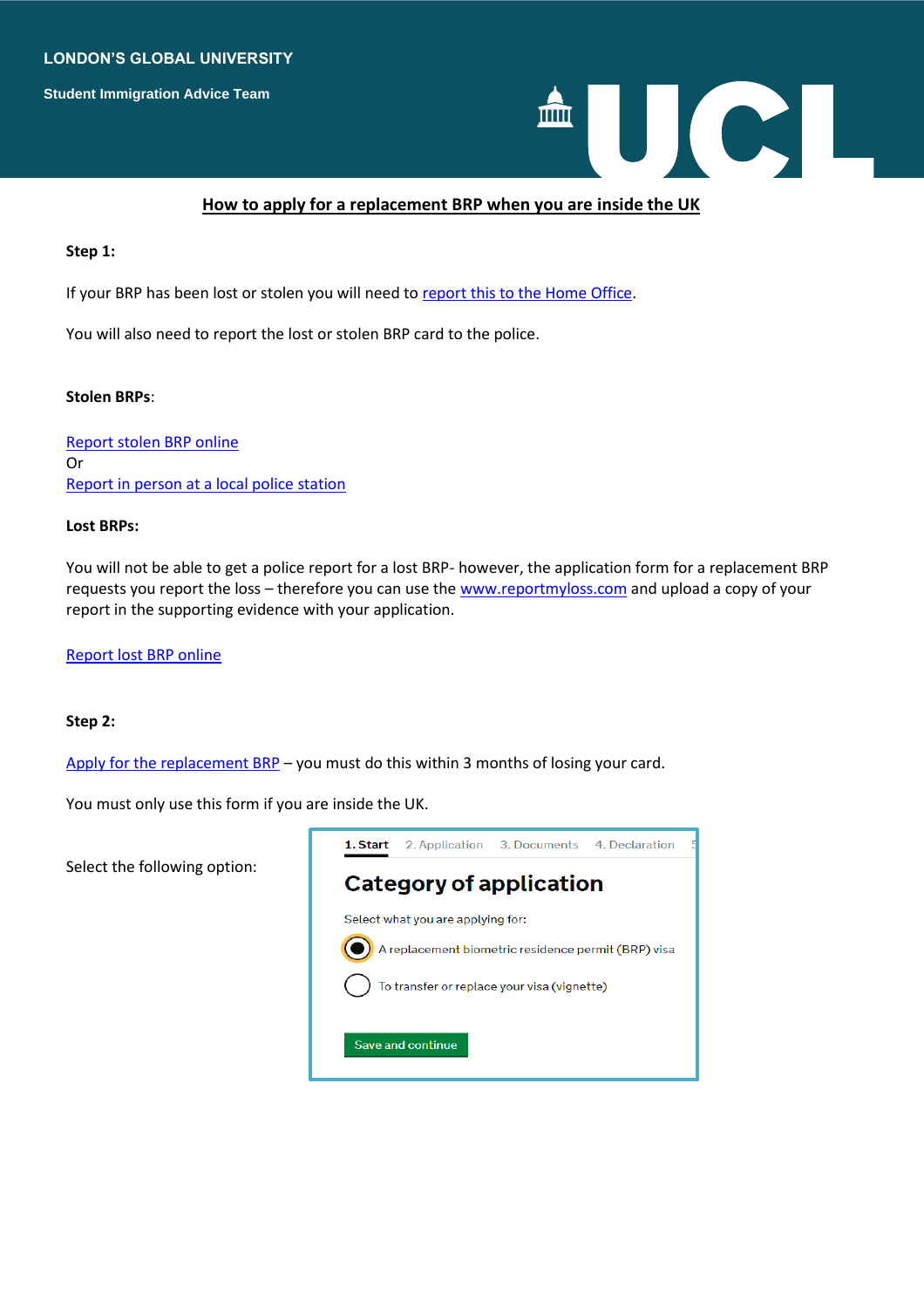# **Step 2:**

Create an account and complete the application

Application questions guidance:

Postal address: This is where your BRP card will be posted to. Please ensure you fill in an address where you can collect post. If your postal address changes after your visa application has been submitted, please contact the UCL visa advice team via **ASKUCL** 

# **Lost and stolen document details:**

How was your document lost or stolen**?** Provide as much detail as you can here

Example answer:

I was travelling on bus 289 from Kilburn to Baker Street in London at 23.35 01/01/2022 when my BRP was stolen. My BRP was in my handbag which was zipped up inside a wallet. I was carrying my BRP with me for ID purposes. Someone on the bus stole my handbag- I reported this to TFL who reviewed the CCTV but was unable to locate the suspect. I reported the stolen card to TFL and the Home Office via the online webform on 01/01/22

Have you reported the loss or theft to the police? If you have reported the theft to the police select yes, if you have reported the loss via report my loss website (as mentioned previously) select yes.

Crime reference number- You can put the crime reference number from a police report if you have one, if you have reported via report my loss you can put this reference number.

Have you previously reported the loss or theft to the Home Office – Select yes as you should have already reported the loss or theft of your card via the UKVI online webform (step 1 of this guide).

Have any of your personal details changed since receiving your most recent biometric residence permit or immigration document? - If any of your personal details (e.g. name, nationality, gender, facial appearance) have changed since your previous BRP please include this information here.

# **Mandatory documents**

Proof of address: You can use your UCL statement of student status provided it was produced within the last 6 months and has your current UK address on it. If not, you can use: your UK driving licence a council tax statement a utility bill a bank statement a letter from a GP containing your full name and address The document must be no older than 6 months.

Consent form: You will have an option to download the consent form on their website- please download and fill in this form.

# **Payment**

You must pay £75.20 GBP for the application – you should receive your decision within 8 weeks of making the payment.